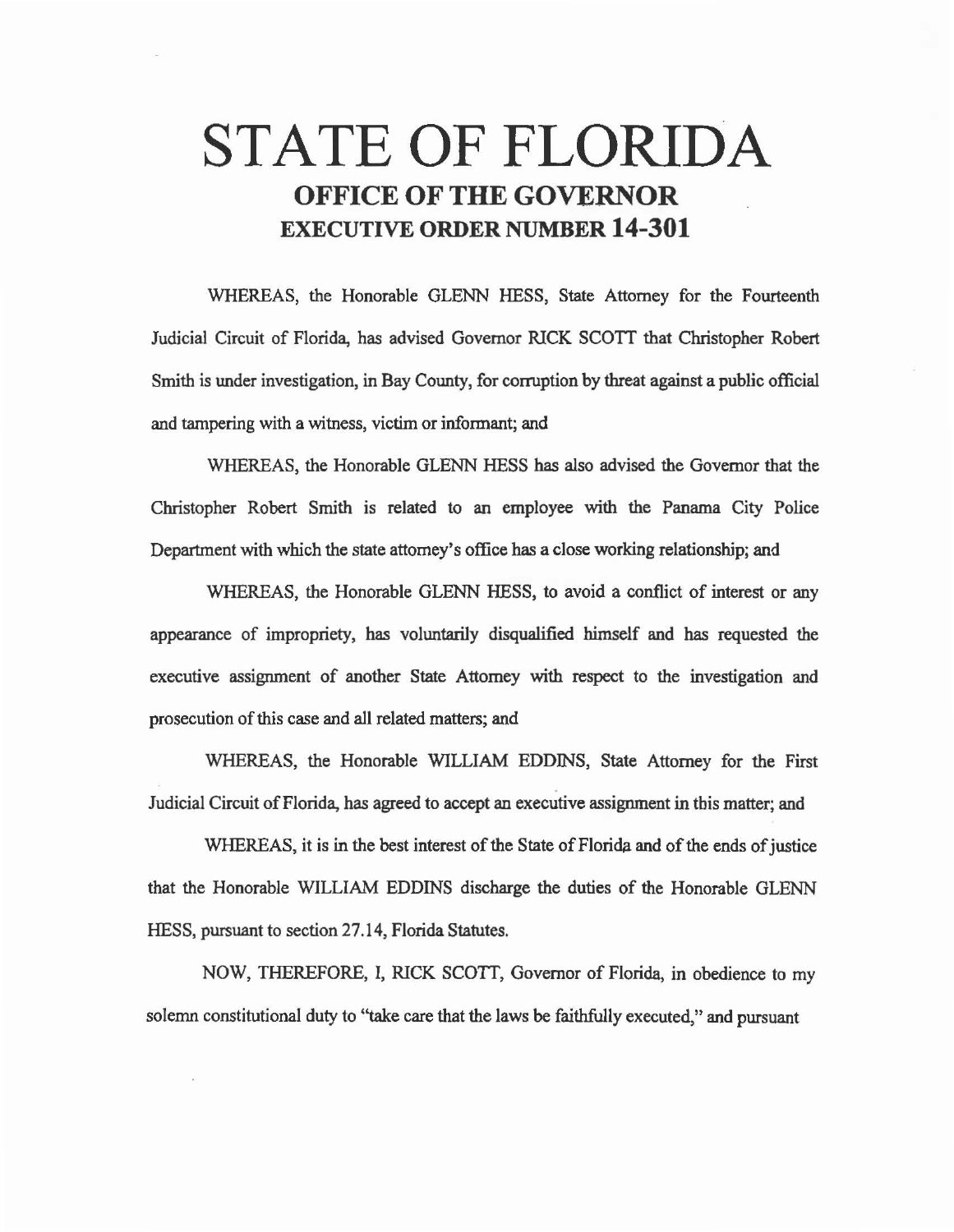to the Constitution and laws of the State of Florida, issue the following Executive Order, effective immediately:

#### Section 1.

The Honorable WILLIAM EDDINS, State Attorney for the First Judicial Circuit of Florida, referred to as the "Assigned State Attorney," is assigned to discharge the duties of the Honorable GLENN HESS, State Attorney for the Fourteenth Judicial Circuit of Florida, as they relate to the investigation, prosecution and all matters related to Christopher Robert Smith.

### Section 2.

The Assigned State Attorney or one or more Assistant State Attorneys and Investigators, who have been designated by the Assigned State Attorney, shall proceed immediately to the Fourteenth Judicial Circuit of Florida, and are vested with the authority to perform the duties prescribed herein.

## Section 3.

All residents of the Fourteenth Judicial Circuit are requested, and all public officials are directed, to cooperate and render whatever assistance is necessary to the Assigned State Attorney, so that justice may be served.

## Section 4.

The period of this Executive Assignment shall be for one (1) year, to and including November 20, 2015.